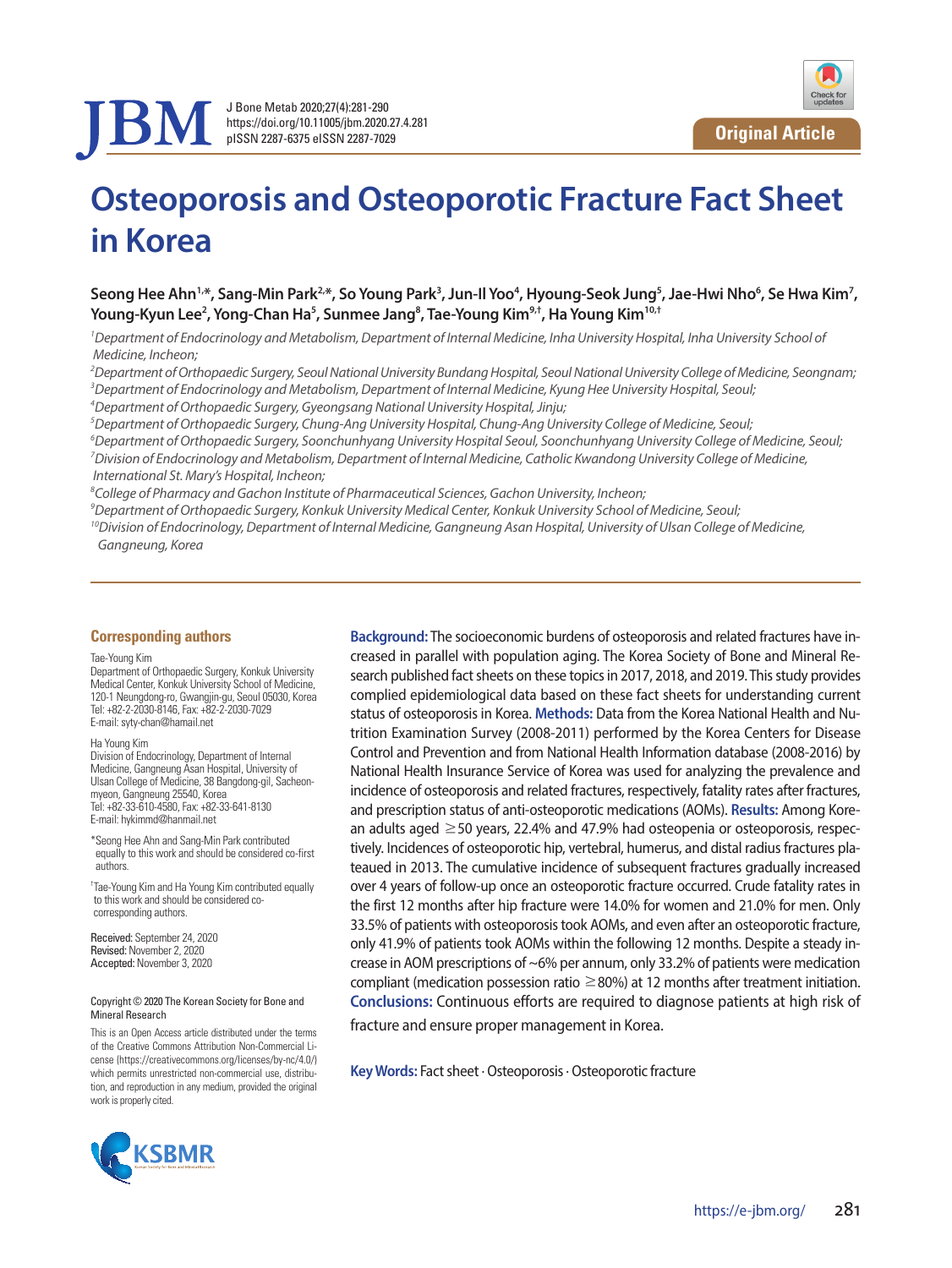## **INTRODUCTION**

Osteoporosis is a metabolic bone disease characterized by reduced bone density, poor bone quality, and reduced bone strength, and thus, increases fracture risk.[1] Societal aging unavoidably increases the incidences of osteoporosis and related fractures, which are associated with enormous medical, social, and economic burdens.[2-4]

In recent Korea, the socioeconomic burdens of osteoporosis have increased and mortalities after osteoporosis-related fractures have become higher than those in the general population.[5,6] Nevertheless, the need to diagnose and actively treat osteoporosis has not received great concerns in Korea, presumably because the disease is asymptomatic before a fracture occurs. To address this issue, the Korea Society of Bone and Mineral Research (KSBMR) published osteoporosis and osteoporotic fracture fact sheets in 2017, 2018, and 2019 (available at https://www.ksbmr. org) based on the Korea National Health and Nutrition Examination Survey (KNHANES) data collated by the Korea Centers for Disease Control and Prevention (KCDC) and the National Health Information database provided by the National Health Insurance Service (NHIS) of Korea.[7-9] These fact sheets provided epidemiologic, treatment, and prescription statuses of osteoporosis and osteoporotic fractures in Korea and suggested that the increasing number of patients with osteoporosis and related fractures in Korea are closely related to the treatment status of these diseases.

Therefore, in this cross-sectional, nationwide survey study, we aimed to assemble epidemiological data about osteoporosis and osteoporotic fractures based on these fact sheets, to provide better understanding of the current situation in Korea.

## **METHODS**

#### **1. Study subjects**

This study analyzed participants aged  $\geq$  50 years from surveys conducted during the second (2008) and third (2009) years of the fourth KNHANES and from surveys conducted during the first (2010) and second (2011) years of the fifth KNHANES for estimating the prevalence of osteopenia and osteoporosis in Korea since bone mineral density (BMD) data was available only in these periods.[10] This cross-sectional nationwide survey used a stratified, multistage, clustered probability sampling method to select a representative sample of the noninstitutionalized, civilian Korean population.[11]

This study also analyzed the National Health Information database of the Korea over the period 2008 to 2016. In Korea, 97.0% of the population is obliged to enroll in the Korea National Health Insurance Program. All clinics and hospitals submit diagnostic and medical cost data to the Health Insurance Review and Assessment Service (HIRA) so that medical costs can be refunded by the government. The remaining 3% of the population is covered by the Medical Aid Program. Thus, nearly all information about disease volumes and burdens can be obtained from the National Health Information database, with the exception of medications and procedures that are not covered by insurance. [5,12] Using this data, we calculated the incidences of osteoporotic fractures and determined treatment status of osteoporosis and related fractures and the prescription status of anti-osteoporotic medications (AOMs).

## **2. Definition of osteoporosis and osteoporotic fracture**

Osteopenia and osteoporosis were defined in the KNH-ANES database using World Health Organization T-scores for Asian countries,[13] that is, 2.5 <T-score <-1.0 and Tscore ≤-2.5 either in lumbar spine, femoral neck, or total hip, respectively.

In the National Health Information database, patients with osteoporosis who accessed medical services were operationally defined using 6 criteria [14]: (1) prescription of medications exclusively for osteoporosis treatment (bisphosphonate [BP], selective estrogen receptor modulators [SERMs], or calcitonin); (2) the International Classification of Diseases, Tenth Revision (ICD-10) codes for osteoporosis (M80–M82) and prescription of medications related to osteoporosis (hormones, calcium, or vitamin D); (3) elderly patients (men  $\geq$  70 years old, women  $\geq$  65 years old) with ICD-10 codes for osteoporosis; (4) a history of medications known to cause osteoporosis plus ICD-10 codes; (5) a history of disease known to cause osteoporosis plus ICD-10 codes; or a (6) osteoporosis-related fracture. Each fracture code had to be accompanied by a physician's claim for site-specific procedure codes to enhance the specificity of the operational definitions.[15,16]

The operational definitions of osteoporotic fractures of vertebra, hip, humerus, and distal radius were made using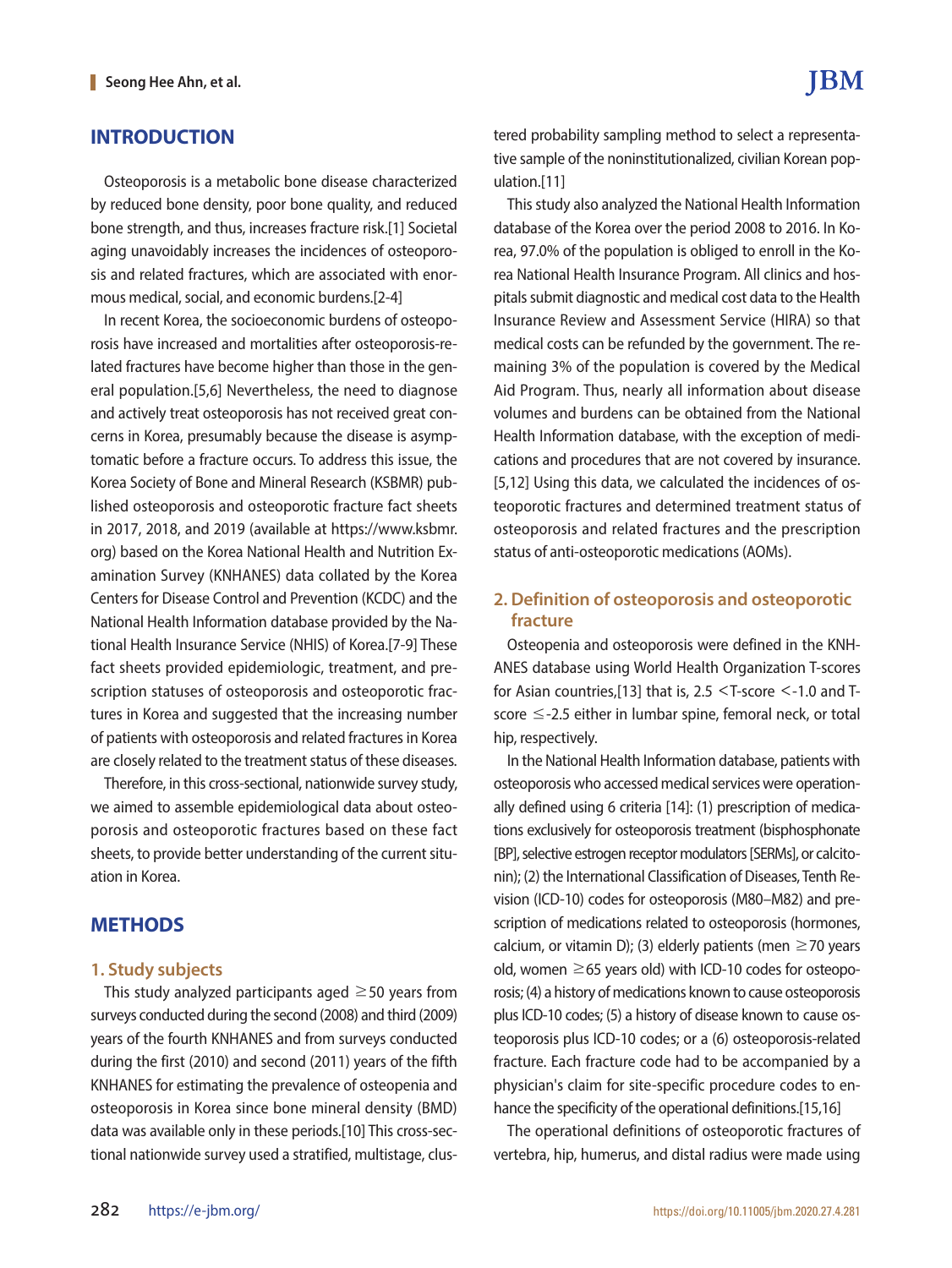# **IBM**

ICD-10 codes and procedure codes using NHIS data. ICD-10 codes for vertebral fracture were; S22.0 (fracture of the thoracic spine), S22.1 (multiple fractures of the thoracic spine), S32.0 (fracture of the lumbar spine), S32.7 (multiple fractures of the lumbar spine), T080 (fracture of the spine), M48.4 (fatigue fracture of vertebra), M48.5 (collapsed vertebra), and M49.5 (collapsed vertebra). ICD codes of hip fractures were S72.0 (fracture of the femur neck) and S72.1 (trochanteric fracture). ICD-10 codes of humerus fractures were S422 (fracture of upper end of humerus), S423 (fractured shaft of humerus), and codes for distal radius fractures were S52.5 (fracture of lower end of radius) and S52.6 (fracture of lower end of both ulnar and radius).[15,16]

Subsequent osteoporotic fracture was defined as fracture of vertebra, hip, humerus, or distal radius at least 6 months after index osteoporotic fracture.[15,16]

#### **3. Classification of AOMs**

To determine prescription statuses of osteoporosis and osteoporotic fractures in Korea, we gathered information on AOM prescriptions from the NHIS data from 2011 to 2016. We analyzed SERM and BP data because they were the only medications covered by health insurance as primary therapeutic agents for osteoporosis and related fractures during this period. Daily raloxifene and bazedoxifene, which are oral medications, were included in the analysis as SERMs. Daily risedronate and alendronate and weekly risedronate, alendronate, and their cholecalciferol-combined formulations, and monthly ibandronate were included in the analysis as oral BPs. Intravenous ibandronate, which was injected 3-monthly, and intravenous zoledronic acid, which was injected annually, were also included in the analysis.

#### **4. Statistical analyses**

The primary outcomes of this study were the prevalence and incidence of osteoporosis and related fractures, respectively, fatality rates after fractures, and prescription status of AOMs. The prevalence of osteopenia and osteoporosis were calculated using a simple descriptive method using KNHANES (2008-2011) data. Numbers and incidences of osteoporotic fractures were determined using the NHIS data for the period 2008 to 2016 using a simple descriptive method. Crude fatality rates for the 12 months following hip or vertebral fractures were calculated using

the NHIS data for the period 2013 to 2015. Cumulative incidences of subsequent fractures were analyzed using the NHIS data for the period 2012 to 2016. Subsequent fractures were followed up for 4 years after the index osteoporotic fracture which was occurred in 2012. AOM usage rates by patients with osteoporosis were analyzed using the NHIS data in 2010. Numbers of AOM prescriptions issued within 12 months of index osteoporotic fractures of hip, vertebra, humerus, or distal radius were obtained using the 2015 NHIS data and analyzed with respect to sex and age, fracture site, and time after fractures. AOM prescription trends were analyzed with respect to administration route and time after fracture using NHIS data for the period 2011 to 2016. The compliances to AOMs were analyzed using medication possession ratios (MPR) over 24 months using the NHIS data for the period 2012 to 2014. MPR was defined as the percentage of days an individual was in possession of prescribed medications during the whole observation period. The compliant group was defined to be composed of those with an MPR of  $\geq$ 80%.

#### **5. Ethics statement**

This study protocol was approved by the Institutional Review Board of Inha University hospital. The requirement for informed consent was waived by the board because of the retrospective nature of the study and the use of deidentified data.

### **RESULTS**

## **1. Epidemiologic statuses of osteoporosis and osteoporotic fracture in Korea**

Among Korean adults aged  $\geq$  50 years, 22.4% and 47.9% had osteopenia or osteoporosis, respectively. The prevalence of osteoporosis increased with age for both genders (Table 1), and reached almost 70% in women aged  $\geq$  70 years. Furthermore, the prevalence of osteoporosis was 5 times higher in women (37.3%) than in men (7.5%), whereas the prevalence of osteopenia was similar in women (48.9%) and men (46.8%). A half of Korean men aged  $\geq$  70 years had osteopenia.

In Koreans aged  $\geq$  50 years, numbers of osteoporotic fractures at hip, vertebra, humerus, and distal radius gradually increased during 2008 to 2016 regardless of gender (Fig. 1). However, incidences of these fractures, numbers of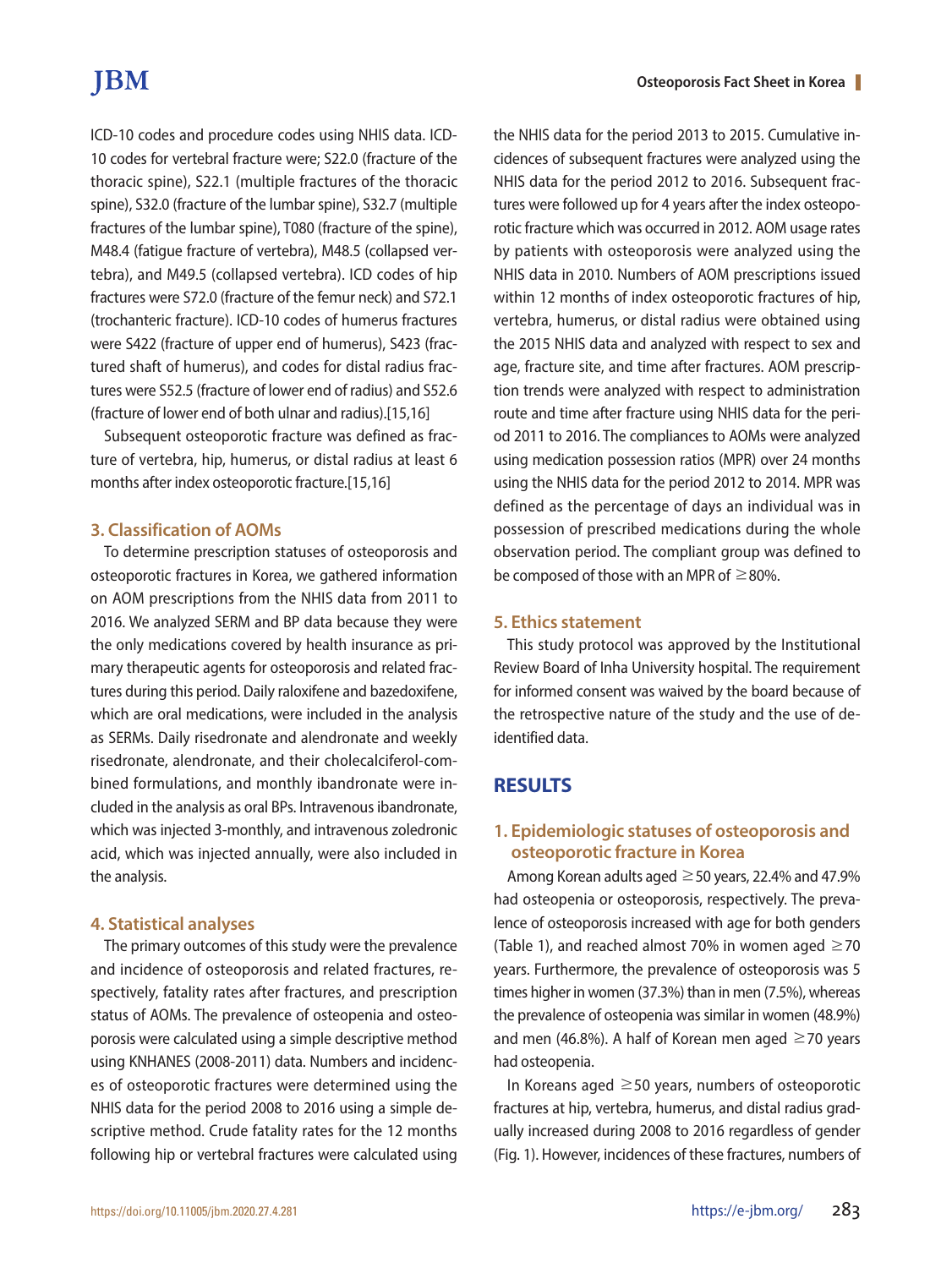

**Fig. 1.** Trends in the numbers (A) and incidences (B) of osteoporotic fracture among Korean adults aged ≥50 years. Data was extracted from the National Health Insurance Service data during 2008 to 2016.

**Table 1.** Prevalences of osteoporosis and osteopenia among Korean adults aged ≥50 years

| Variables       |      | Osteoporosis (%) | Osteopenia (%) |       |  |  |
|-----------------|------|------------------|----------------|-------|--|--|
|                 | Men  | Women            |                | Women |  |  |
| Total           | 7.5  | 37.3             | 46.8           | 48.9  |  |  |
| Age groups (yr) |      |                  |                |       |  |  |
| 50-59           | 3.5  | 15.4             | 43             | 58.6  |  |  |
| 60-69           | 7.5  | 36.6             | 47.6           | 54.2  |  |  |
| $\geq 70$       | 18.0 | 68.5             | 55.9           | 30.0  |  |  |

Data was extracted from the Korea National Health and Nutrition Examination Survey (KNHANES) during 2008 to 2011.

fractures relative to the general population, did not increase after 2013. Vertebral fractures were most common in all age groups, except for women in their 50s. Distal radius fractures mainly occurred in the 50s and hip fractures rapidly increased from 70 years of age.

The cumulative incidence of subsequent fractures, additional fractures from 6 months after first osteoporotic fracture, gradually increased during 4 years of follow-up (Fig. 2). Subsequent fractures most frequently occurred in vertebra regardless of the sites of first osteoporotic fractures.

#### **2. Fatalities after osteoporotic fracture in Korea**

Crude fatality rates during the first 12 months after hip fracture were 14.0% for women and 21.0% for men. Fatalities after vertebral fracture occurred in 4.0% of women and 9.0% of men (Table 2). Fatality rates after hip and vertebral osteoporotic fractures were 1.5 and 2.3 times higher, respectively, in men than women. In particular, one of five elderly Korean men aged  $\geq$  70 years with a hip fracture died within a year.



**IBM** 

**Fig. 2.** Cumulative incidences of subsequent fractures within 4 years of first osteoporotic fracture among Korean adults aged ≥50 years. Data was extracted from the National Health Insurance Service data during 2012 to 2016.

## **3. Treatment statuses of osteoporosis and osteoporotic fracture in Korea**

In Korea, the health service utilization rate was estimated to be ~61% among osteoporosis patients in 2010, and only 33.5% of these patients took AOMs. After osteoporotic fracture, only 41.9% of patients started taking AOMs during the first 12 months (Table 3), and the proportion of women who started taking AOMs was more than twice as high (48.2%) as that of men (21.0%). Patients aged 75 to 89 years in men and 70 to 84 years in women most commonly took medication during first 12 months after fracture. Half of the patients with a vertebral fracture took AOMs, but smaller fractions of patients with a fracture of hip, humerus, or distal radius did so. The majority of patients who took AOMs after osteoporotic fracture started their medications within 3 months of fracture.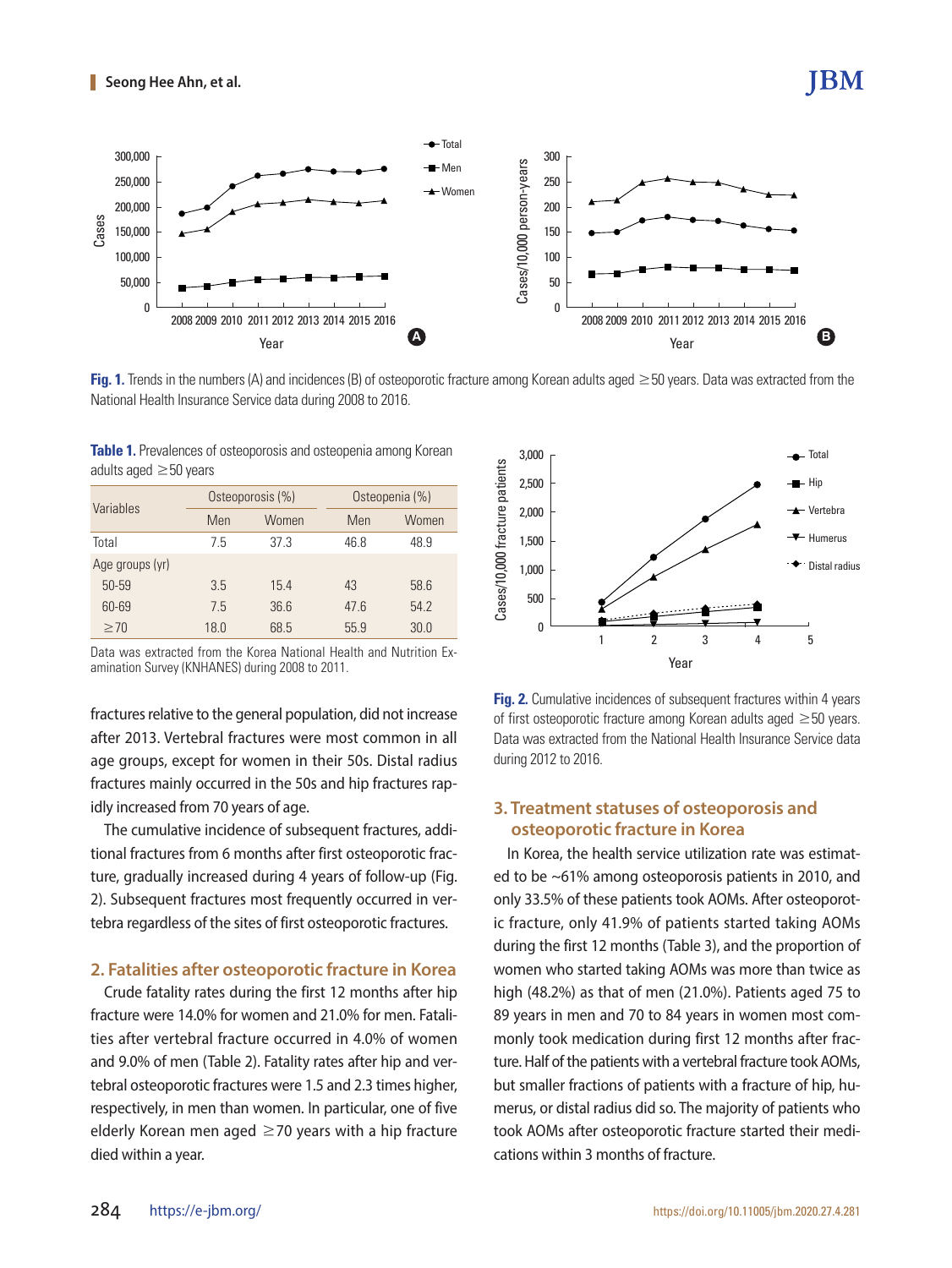|            | Hip fracture      |      |      |                   | Vertebral fracture |      |                   |      |      |                   |     |        |
|------------|-------------------|------|------|-------------------|--------------------|------|-------------------|------|------|-------------------|-----|--------|
| Variables  | Men $(%)$         |      |      | Women (%)         |                    |      | Men $(%)$         |      |      | Women (%)         |     |        |
|            | 3 months 6 months |      | vear | 3 months 6 months |                    | vear | 3 months 6 months |      | vear | 3 months 6 months |     | 1 year |
| Total      | 9.0               | 14.0 | 21.0 | 6.0               | 9.0                | 14.0 | 3.0               | 5.0  | 9.0  | 1.0               | 2.0 | 4.0    |
| Age groups |                   |      |      |                   |                    |      |                   |      |      |                   |     |        |
| 50-59      | 1.9               | 3.6  | 6.2  | 1.7               | 2.9                | 4.3  | 0.8               | 1.5  | 2.6  | 0.3               | 0.7 | 1.2    |
| 60-69      | 3.8               | 6.1  | 9.8  | 2.0               | 3.5                | 5.3  | 1.6               | 3.1  | 5.2  | 0.4               | 0.8 | 1.5    |
| 70-79      | 7.2               | 11.9 | 18.7 | 3.0               | 5.3                | 8.5  | 3.2               | 5.8  | 10.0 | 0.8               | 1.7 | 3.1    |
| 80-89      | 15.2              | 23.0 | 32.4 | 6.6               | 10.6               | 16.3 | 5.5               | 10.0 | 17.0 | 2.1               | 3.9 | 7.2    |
| $\geq 90$  | 25.5              | 35.1 | 47.2 | 14.4              | 21.5               | 29.7 | 11.5              | 18.4 | 28.3 | 5.0               | 9.3 | 15.9   |

**Table 2.** Crude fatality rates after hip and vertebral fractures in Korean adults aged ≥50 years

Data was extracted from the National Health Insurance Service (NHIS) data during 2013 to 2015.

**Table 3.** Anti-osteoporotic medication rates after osteoporotic fracture in Korean adults aged ≥50 years

| Variables        | Anti-osteoporotic medication rate (%) |  |  |  |
|------------------|---------------------------------------|--|--|--|
| Age groups (yr)  |                                       |  |  |  |
| Men              | 21.0                                  |  |  |  |
| 50-54            | 4.8                                   |  |  |  |
| 55-59            | 7.4                                   |  |  |  |
| 60-64            | 13.1                                  |  |  |  |
| 65-69            | 19.6                                  |  |  |  |
| 70-74            | 27.5                                  |  |  |  |
| 75-79            | 30.2                                  |  |  |  |
| 80-84            | 33.0                                  |  |  |  |
| 85-89            | 30.9                                  |  |  |  |
| 90-94            | 26.9                                  |  |  |  |
| $\geq 95$        | 22.4                                  |  |  |  |
| Women            | 48.2                                  |  |  |  |
| 50-54            | 15.2                                  |  |  |  |
| 55-59            | 24.3                                  |  |  |  |
| 60-64            | 37.7                                  |  |  |  |
| 65-69            | 50.8                                  |  |  |  |
| 70-74            | 57.0                                  |  |  |  |
| 75-79            | 58.8                                  |  |  |  |
| 80-84            | 56.1                                  |  |  |  |
| 85-89            | 48.2                                  |  |  |  |
| 90-94            | 39.4                                  |  |  |  |
| $\geq 95$        | 30.3                                  |  |  |  |
| Fracture site    |                                       |  |  |  |
| Hip              | 36.6                                  |  |  |  |
| Vertebra         | 53.2                                  |  |  |  |
| <b>Humerus</b>   | 22.9                                  |  |  |  |
| Distal radius    | 22.6                                  |  |  |  |
| Period           |                                       |  |  |  |
| Within 3 months  | 35.6                                  |  |  |  |
| Within 6 months  | 39.1                                  |  |  |  |
| Within 12 months | 41.9                                  |  |  |  |

Data was extracted from the National Health Insurance Service (NHIS) data in 2015.



**Fig. 3.** Medication possession rates (MPR) and compliances with anti-osteoporotic medication after initiation of treatment. The compliant group was defined to be composed of those with an MPR of  $\geq$ 80%. Data was extracted from the National Health Insurance Service data during 2012 to 2014.

#### **4. Prescription statuses of AOMs in Korea**

During 2011 to 2016, numbers of SERM and BP prescriptions steadily increased at an annual rate of 6%. Numbers of oral AOM prescriptions remained constant during this period, whereas those of intravenous AOMs increased to ~41% of total prescriptions in 2016 (Table 4). Regarding administration intervals, numbers of 3-monthly AOM prescriptions gradually increased, whereas number of weekly prescriptions decreased during 2011 to 2016.

Despite the steady increase in AOM prescriptions, the MPRs of these medications were only 36.1% and 28.1% at 12 and 24 months, respectively, after treatment initiation (Fig. 3). Moreover, the percentages of patients that complied with medications after treatment initiation (MPR  $\geq$  80%) were only 33.2% and 21.5% at 12 and 24 months, respectively.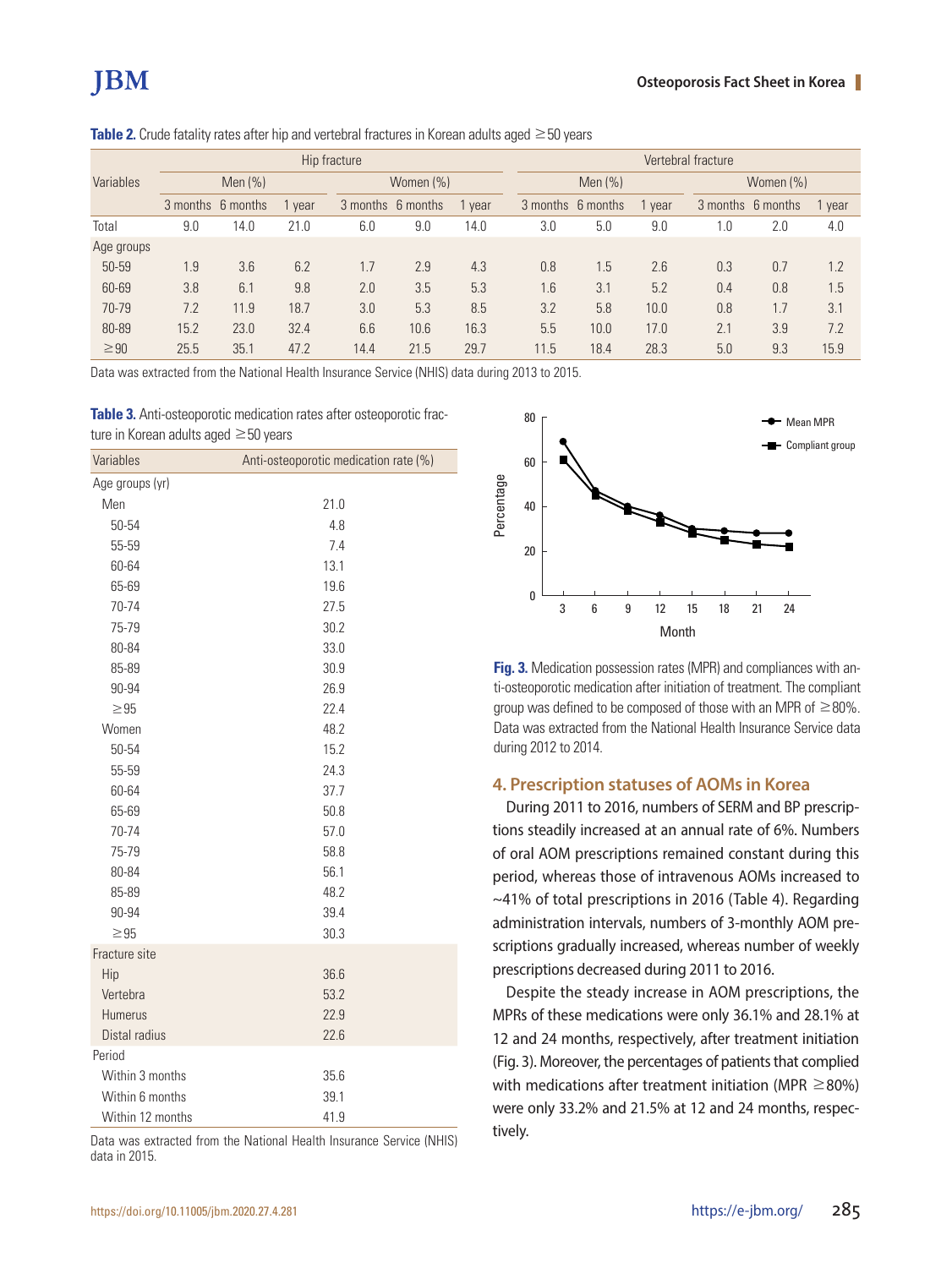#### **Seong Hee Ahn, et al.**

| Variables   | Prescription of anti-osteoporotic medication (n) |           |           |           |           |           |  |  |  |
|-------------|--------------------------------------------------|-----------|-----------|-----------|-----------|-----------|--|--|--|
|             | 2011                                             | 2012      | 2013      | 2014      | 2015      | 2016      |  |  |  |
| Route       |                                                  |           |           |           |           |           |  |  |  |
| Oral        | 1,077,016                                        | 1.187.555 | 1,212,310 | 1,206,894 | 1,127,406 | 1,093,921 |  |  |  |
| Intravenous | 166,685                                          | 228.492   | 320,805   | 467,054   | 612,295   | 753,858   |  |  |  |
| Interval    |                                                  |           |           |           |           |           |  |  |  |
| Daily       | 77.839                                           | 111.416   | 134,566   | 153.664   | 177,940   | 190.609   |  |  |  |
| Weekly      | 814.077                                          | 855,340   | 817,783   | 770.707   | 681.560   | 640,408   |  |  |  |
| Monthly     | 180.474                                          | 217.613   | 257,804   | 280,908   | 266,921   | 262,686   |  |  |  |
| 3-monthly   | 81,903                                           | 110.979   | 158,652   | 231,476   | 292.177   | 358,161   |  |  |  |
| Yearly      | 1.787                                            | 5.069     | 1.715     | 2.111     | 25,765    | 35.177    |  |  |  |

Data was extracted from the National Health Insurance Service (NHIS) data during 2011 to 2016.

## **DISCUSSION**

The KSBMR in cooperation with the KCDC and NHIS, has published annual fact sheets on osteoporosis and osteoporotic fractures from 2017 to provide up-to-date information on osteoporosis and osteoporotic fractures in Korea. In this present study based on these fact sheets, we found that even though the incidence rate of osteoporotic fractures finally plateaued in 2013 in Korea, there are still a lot of patients with osteoporosis or related fractures who need to be properly treated for future fracture prevention. However, the treatment and compliant rates of patients with osteoporosis or related fractures were still poor in Korea.

In Korea, about 70% of adults aged  $\geq$  50 years have been estimated to have low bone density. In fact, the prevalence of osteopenia is almost twice that of osteoporosis. Furthermore, the prevalence of osteopenia are similar in men and women, while the prevalence of osteoporosis in men is only one-fifth of that in women. It is well recognized that there are more fractures in patients with BMD T-scores between -2.5 and -1.0 (osteopenia) than those with BMD Tscores of  $\leq$ -2.5 (osteoporosis) because there are so many more patients in this category.[17] Therefore, it is a wellaccepted management concept that strategies for preventing fractures should be initiated from the diagnosis of osteopenia.[18] Moreover, patients with osteopenia with clinical risk factors of fractures are now regarded to be as deserving of treatment as patients with osteoporosis.[4, 19,20] However, no recommendation has been issued regarding the treatment of patients with osteopenia in Korea and AOMs such as SERMs and BPs are not currently covered by health insurance in this patient population.

Between 2008 and 2016 in Korea, although the absolute number of osteoporotic fractures increased year-on-year from 186,488 to 275,131, fracture incidence (numbers of osteoporotic fractures per 10,000 of the general population) has remained constant from 2013. Thus, the observed increase in the number of osteoporotic fractures during this period is probably due to societal aging.[21] In this regard, continuous efforts have been made to provide medical treatment to osteoporosis patients in Korea. In particular, in 2011, health insurance coverage for AOMs in osteoporosis patients was expanded from a BMD T-score of  $\leq$ -3.0 to ≤-2.5. Accordingly, changes in Korean health care policy for patients with osteoporosis have enabled more active treatment of those at high risk of fracture.[14]

A previous osteoporotic fracture history is the strongest risk factor of future fracture.[22-27] Approximately half of individuals that have experienced one osteoporotic fracture are known to experience another, and the number of fractures experienced exponentially increases the risk of future fracture. Although few studies have addressed the incidence of subsequent fracture, a recent study found that the overall cumulative incidence of subsequent fracture following an index fracture was 12% at 24 months. [28] Similarly, this present study has reported cumulative incidences for subsequent fracture of 12.1% and 24.8% during 24 and 48 months of follow-up in Korea, respectively, regardless of index fracture type, although vertebrae were most frequently affected by secondary fractures. Since subsequent fractures impose enormous socioeconomic burdens and have relatively high mortality rates,[29-31] it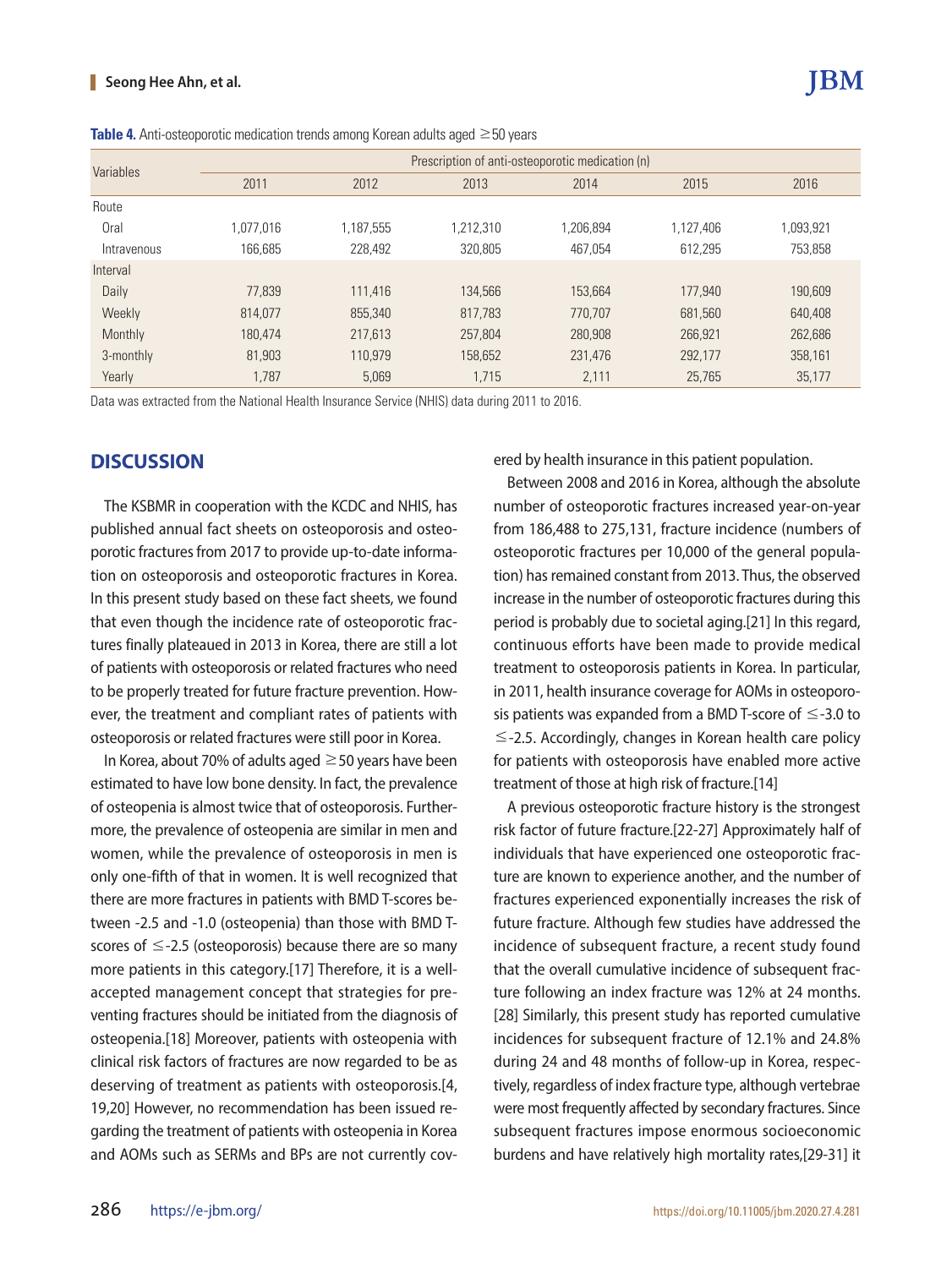is important that patients with an osteoporotic fracture history be identified and provided proper management to prevent future fractures.

Nevertheless, only a relatively small number of patients are being treated for osteoporosis in Korea. In particular, only 4 of 10 patients with an osteoporotic fracture history take AOMs during the 12 months after fracture. The percentage of vertebral fracture patients prescribed AOMs during the 12 months after fracture was higher (53.2%) than for those with a hip (36.6%), humerus (22.9%), or distal radius (22.6%) fracture. The under-treatment of patients at high risk for osteoporotic fracture, including those with a fracture history, is a worldwide management problem. [32-34] This treatment gap results from the under-diagnosis of osteoporosis, concerns about the adverse effects of medications (e.g., medication-related osteonecrosis of the jaw [MRONJ] and atypical femoral fracture [AFF]), misunderstanding of the benefit to risk ratio of medication, and poor coordination between health care systems. In particular, by missing the opportunity to respond properly to first fractures, healthcare systems worldwide have failed to prevent second and subsequent fractures.[35]

In this regard, several efforts have been made in Korea to improve the management of patients with osteoporosis and related fractures. Specifically, Korea participates in "World Osteoporosis Day", an annual campaign dedicated to raising global awareness of the need to prevent, diagnose, and treat osteoporosis and related bone diseases (iofbonehealth.org/world-osteoporosis-day-2017). Moreover, the KSBMR published a position statement regarding the adverse effects of AOMs, including MRONJ and AFF, in 2015 [36] that contained precise definitions and the epidemiologies of these adverse effects and suggested treatment and preventative strategies. Recently, the KSBMR also established a "Fracture Liaison Service (FLS)", a coordinator-based, secondary fracture prevention service implemented by health care systems. This service is designed to close the care gap for fracture patients (80% of whom are currently not offered screening or treatment for osteoporosis) and to enhance communication between health care providers by providing a care pathway for the treatment of fragility fracture patients.[37] The FLS committee of the KSBMR recently published a guidebook on this coordinator-based secondary fracture prevention [38] and is also running a pilot project aimed at developing regular coordinator training program.

BPs remain the mainstay medical treatment of osteoporosis for a long time, despite the relatively recent introductions of new anti-resorptives and anabolic agents. BPs that are administered via new routes or at extended intervals have also been developed that offer advantages over conventional treatments. BPs administered intravenously alleviate gastrointestinal discomfort in many elderly patients exposed to polypharmacy, and BPs administered weekly, monthly, 3-monthly, or annually reduce the burden of taking medications. In this regard, numbers of prescriptions for intravenous or less frequently administered AOMs have steadily increased in Korea. Nevertheless, compliance with AOMs is still poor as fewer than a half of patients prescribed AOMs comply with medication requirements during the first 12 months. This low compliance in Korea, which is also a worldwide problem, may stem from insufficient recognition of the importance of osteoporosis management in terms of maintaining quality of life and reducing the enormous socioeconomic burdens associated with this disease. Moreover, exaggerated concerns regarding the rare complications of BPs may lead to the passive treatment of osteoporosis.[35]

This is the first epidemiologic study to be conducted on osteoporosis and related fractures in Korea using nationally representative data from KNHANES and NHIS. This study accurately presents the current epidemiologic status and statuses of treatment and prescriptions in patients with osteoporosis and related fractures in Korea, as we were able to investigate the whole Korean population using health insurance and health aid service data. However, this study also had its limitations. There are disadvantages of insurance claim database such as incorrect diagnostic coding, misclassification error by patient defining algorithms, and failure to include prescription outside insurance coverage. Specifically regarding medication analysis, we could not retrieve data regarding AOMs taken by osteopenia patients. Moreover, since insurance policy was just expanded to cover denosumab as a first-line treatment for osteoporosis in 2019 and teriparatide is still approved as a second-line treatment, we were unable to analyze the prescription patterns of these newly developed AOMs.

As the population in Korea ages, it appears inevitable that the number of patients with osteopenia, osteoporosis,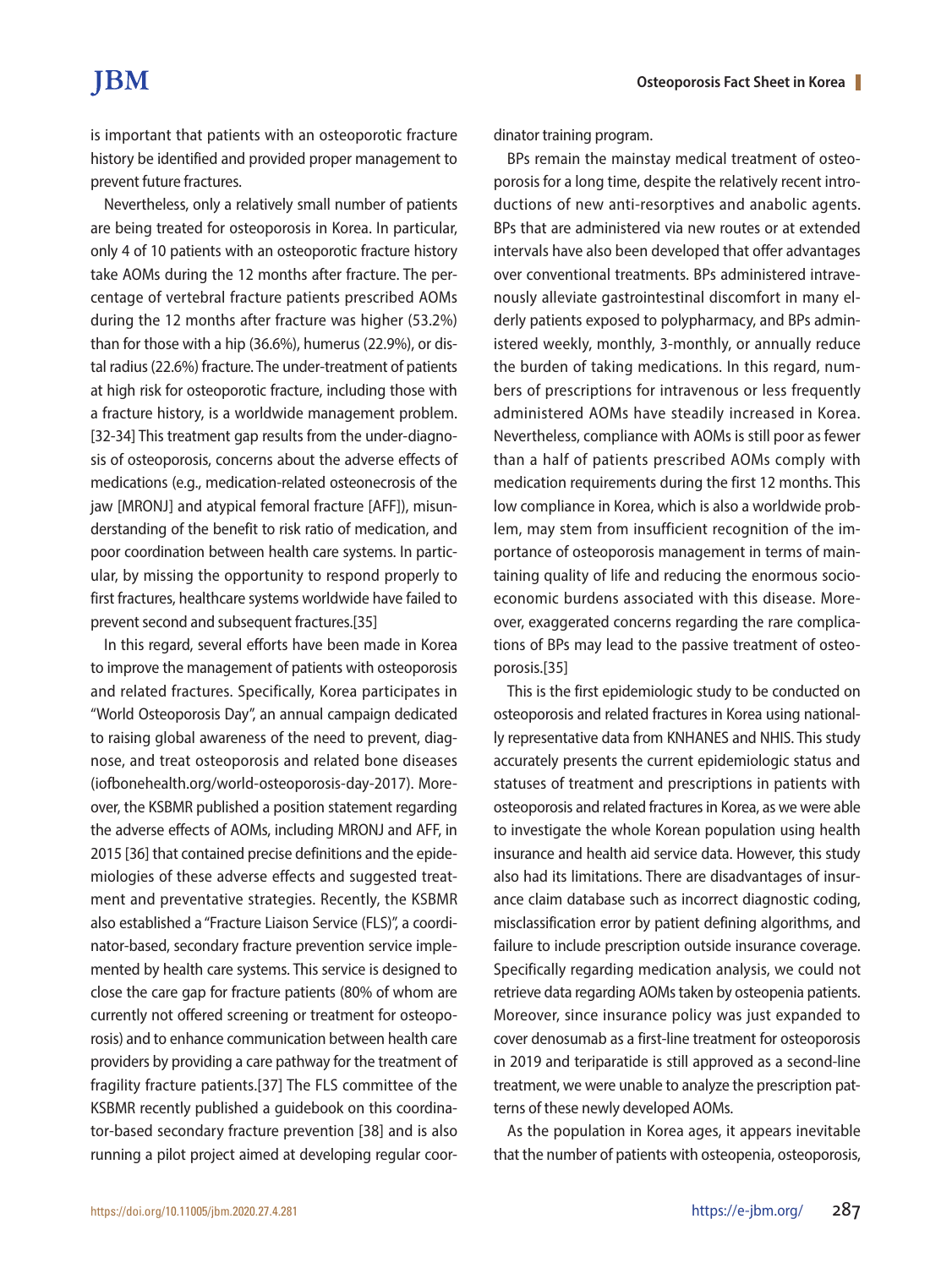and related fractures will continue to increase. Fortunately, the incidence rate of osteoporotic fractures among Korean has plateaued, but treatment and compliance rates are still poor among osteoporotic fracture patients. Therefore, continuous efforts are required to identify patients at high risk of osteoporotic fracture and to ensure these patients be provided proper management that reinforces the need to comply with treatment.

# **DECLARATIONS**

### **Acknowledgments**

This work was supported by Korean Society for Bone and Mineral Research. National Health Information Database (NHIS-2020-1-525) was provided by the National Health Insurance Service (NHIS) of Korea. The authors would like to thank the NHIS for cooperation.

## **Ethics approval and consent to participate**

The study protocol conformed to the ethical guidelines of the World Medical Association Declaration of Helsinki and was approved by the Institutional Review Board of Inha University hospital.

## **Conflict of interest**

This study used National Health Information Database (NHIS-2020-1-525) made by National Health Insurance Service (NHIS). The authors declare no conflict of interest with NHIS.

### **ORCID**

Seong Hee Ahn *https://orcid.org/0000-0003-2558-2118* Sang-Min Park *https://orcid.org/0000-0001-6171-3256* So Young Park *https://orcid.org/0000-0002-4820-9415* Jun-Il Yoo *https://orcid.org/0000-0002-3575-4123* Hyoung-Seok Jung *https://orcid.org/0000-0003-4756-6258* Jae-Hwi Nho *https://orcid.org/0000-0003-1053-456X* Se Hwa Kim *https://orcid.org/0000-0003-2452-8419* Young-Kyun Lee *https://orcid.org/0000-0001-6564-4294* Yong-Chan Ha *https://orcid.org/0000-0002-6249-0581* Sunmee Jang *https://orcid.org/0000-0002-8771-8693* Tae-Young Kim *https://orcid.org/0000-0003-2028-0460* Ha Young Kim *https://orcid.org/0000-0002-0651-2213*

# **REFERENCES**

- 1. NIH Consensus Development Panel on Osteoporosis Prevention, Diagnosis, and Therapy. Osteoporosis prevention, diagnosis, and therapy. NIH Consens Statement 2000;17: 1-45.
- 2. Amin S, Achenbach SJ, Atkinson EJ, et al. Trends in fracture incidence: a population-based study over 20 years. J Bone Miner Res 2014;29:581-9. http://dx.doi.org/10.1002/ jbmr.2072.
- 3. Cummings SR, Melton LJ. Epidemiology and outcomes of osteoporotic fractures. Lancet 2002;359:1761-7. http:// dx.doi.org/10.1016/s0140-6736(02)08657-9.
- 4. Camacho PM, Petak SM, Binkley N, et al. American Association of Clinical Endocrinologists/American College of Endocrinology clinical practice guidelines for the diagnosis and treatment of postmenopausal osteoporosis- 2020 update executive summary. Endocr Pract 2020;26:564-70. http://dx.doi.org/10.4158/gl-2020-0524.
- 5. Lee YK, Yoon BH, Koo KH. Epidemiology of osteoporosis and osteoporotic fractures in South Korea. Endocrinol Metab (Seoul) 2013;28:90-3. http://dx.doi.org/10.3803/EnM.2013. 28.2.90.
- 6. Kim HY, Ha YC, Kim TY, et al. Healthcare costs of osteoporotic fracture in Korea: Information from the National Health Insurance claims database, 2008-2011. J Bone Metab 2017; 24:125-33. http://dx.doi.org/10.11005/jbm.2017.24.2.125.
- 7. Korea Society for Bone and Mineral Research, National Health Insurance Service. Osteoporosis and osteoporotic fracture fact sheet 2017. Seoul: Korea Society for Bone and Mineral Research, National Health Insurance Service; 2017.
- 8. Korea Society for Bone and Mineral Research, National Health Insurance Service. Osteoporosis and osteoporotic fracture fact sheet 2018. Seoul: Korea Society for Bone and Mineral Research, National Health Insurance Service; 2018.
- 9. Korea Society for Bone and Mineral Research, National Health Insurance Service. Osteoporosis and osteoporotic fracture fact sheet 2019. Seoul: Korea Society for Bone and Mineral Research, National Health Insurance Service; 2019.
- 10. Kim YA. Osteoporosis or low bone mass in adults aged 50 years old and above in Republic of Korea, 2008-2011. Public Health Wkly Rep 2014;7:939-42.
- 11. Ministry of Health & Welfare, Korea Centers for Disease Control & Prevention. The fourth and fifth Korea national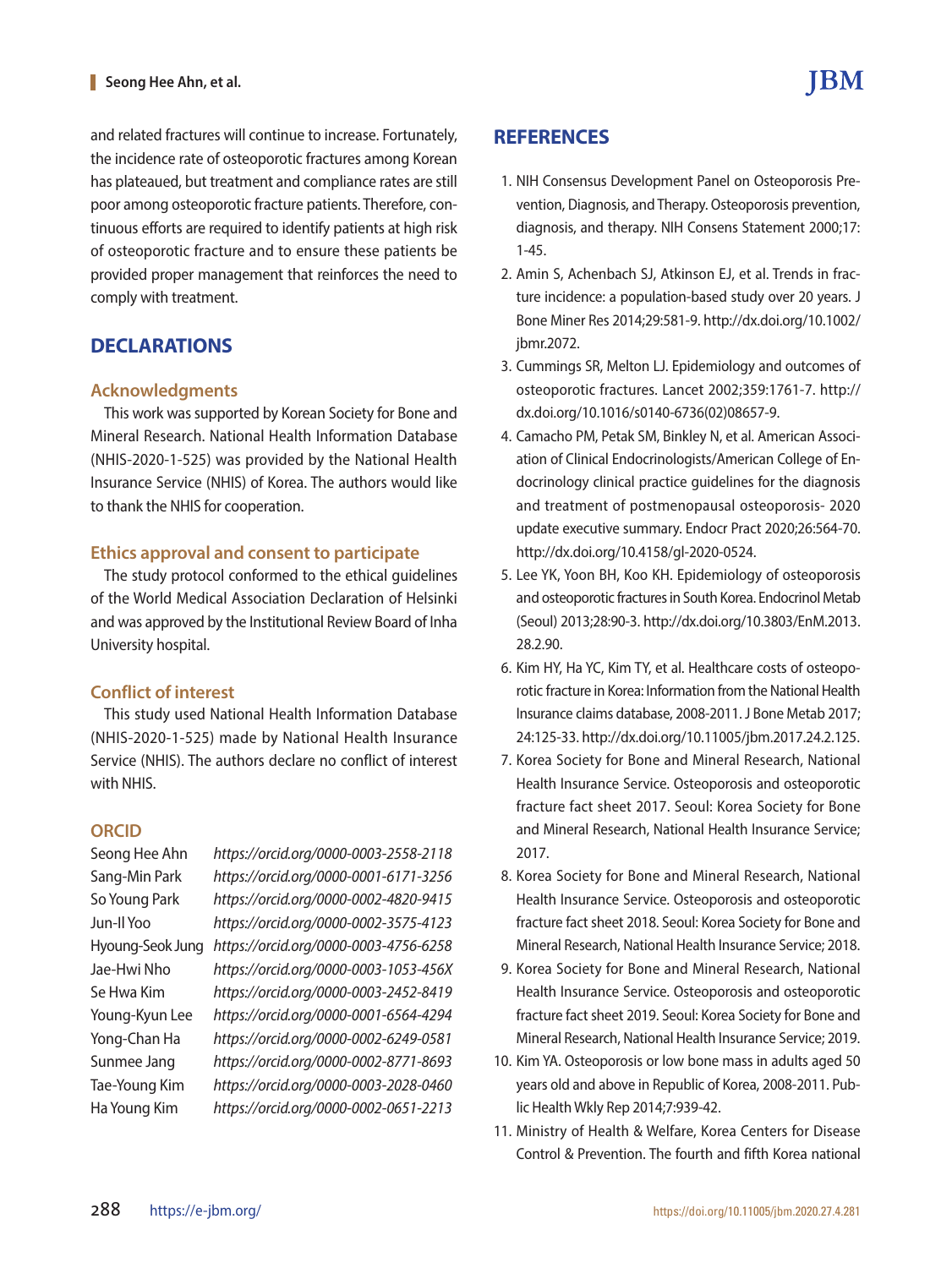# **TBM**

health and nutrition examination survey (KNHANES IV-V). Seoul: Korea Center for Disease Control & Prevention; 2008- 2011.

- 12. Choi HJ, Shin CS, Ha YC, et al. Burden of osteoporosis in adults in Korea: a national health insurance database study. J Bone Miner Metab 2012;30:54-8. http://dx.doi.org/10. 1007/s00774-011-0280-x.
- 13. Choi YJ, Oh HJ, Kim DJ, et al. The prevalence of osteoporosis in Korean adults aged 50 years or older and the higher diagnosis rates in women who were beneficiaries of a national screening program: the Korea National Health and Nutrition Examination Survey 2008-2009. J Bone Miner Res 2012;27:1879-86. http://dx.doi.org/10.1002/jbmr.1635.
- 14. Yu TY, Cho H, Kim TY, et al. Utilization of osteoporosis-related health services: Use of data from the Korean National Health Insurance database 2008-2012. J Korean Med Sci 2018;33:e20. http://dx.doi.org/10.3346/jkms.2018.33. e20.
- 15. Jung HS, Nho JH, Ha YC, et al. Incidence of osteoporotic refractures following proximal humerus fractures in adults aged 50 years and older in Korea. J Bone Metab 2019;26: 105-11. http://dx.doi.org/10.11005/jbm.2019.26.2.105.
- 16. Park SM, Ahn SH, Kim HY, et al. Incidence and mortality of subsequent vertebral fractures: analysis of claims data of the Korea National Health Insurance Service from 2007 to 2016. Spine J 2020;20:225-33. http://dx.doi.org/10.1016/ j.spinee.2019.09.025.
- 17. Cranney A, Jamal SA, Tsang JF, et al. Low bone mineral density and fracture burden in postmenopausal women. CMAJ 2007;177:575-80. http://dx.doi.org/10.1503/cmaj.070234.
- 18. Sornay-Rendu E, Munoz F, Garnero P, et al. Identification of osteopenic women at high risk of fracture: the OFELY study. J Bone Miner Res 2005;20:1813-9. http://dx.doi.org/ 10.1359/jbmr.050609.
- 19. Kanis JA, Cooper C, Rizzoli R, et al. European guidance for the diagnosis and management of osteoporosis in postmenopausal women. Osteoporos Int 2019;30:3-44. http:// dx.doi.org/10.1007/s00198-018-4704-5.
- 20. Eastell R, Rosen CJ, Black DM, et al. Pharmacological management of osteoporosis in postmenopausal women: An Endocrine Society\* clinical practice guideline. J Clin Endocrinol Metab 2019;104:1595-622. http://dx.doi.org/10.1210/ jc.2019-00221.
- 21. Kontis V, Bennett JE, Mathers CD, et al. Future life expectancy in 35 industrialised countries: projections with a Bay-

esian model ensemble. Lancet 2017;389:1323-35. http:// dx.doi.org/10.1016/s0140-6736(16)32381-9.

- 22. Cauley JA, Hochberg MC, Lui LY, et al. Long-term risk of incident vertebral fractures. JAMA 2007;298:2761-7. http:// dx.doi.org/10.1001/jama.298.23.2761.
- 23. Center JR, Bliuc D, Nguyen TV, et al. Risk of subsequent fracture after low-trauma fracture in men and women. JAMA 2007;297:387-94. http://dx.doi.org/10.1001/jama. 297.4.387.
- 24. Klotzbuecher CM, Ross PD, Landsman PB, et al. Patients with prior fractures have an increased risk of future fractures: a summary of the literature and statistical synthesis. J Bone Miner Res 2000;15:721-39. http://dx.doi.org/10.1359/ jbmr.2000.15.4.721.
- 25. Kanis JA, Johnell O, De Laet C, et al. A meta-analysis of previous fracture and subsequent fracture risk. Bone 2004;35: 375-82. http://dx.doi.org/10.1016/j.bone.2004.03.024.
- 26. Hodsman AB, Leslie WD, Tsang JF, et al. 10-year probability of recurrent fractures following wrist and other osteoporotic fractures in a large clinical cohort: an analysis from the Manitoba Bone Density Program. Arch Intern Med 2008; 168:2261-7. http://dx.doi.org/10.1001/archinte.168.20.2261.
- 27. Gehlbach S, Saag KG, Adachi JD, et al. Previous fractures at multiple sites increase the risk for subsequent fractures: the Global Longitudinal Study of Osteoporosis in Women. J Bone Miner Res 2012;27:645-53. http://dx.doi.org/10. 1002/jbmr.1476.
- 28. Banefelt J, Åkesson KE, Spångéus A, et al. Risk of imminent fracture following a previous fracture in a Swedish database study. Osteoporos Int 2019;30:601-9. http://dx. doi.org/10.1007/s00198-019-04852-8.
- 29. Lee SB, Park Y, Kim DW, et al. Association between mortality risk and the number, location, and sequence of subsequent fractures in the elderly. Osteoporos Int 2020. http:// dx.doi.og/10.1007/s00198-020-05602-x.
- 30. Ho AWH, Wong SH. Second hip fracture in Hong Kong Incidence, demographics, and mortality. Osteoporos Sarcopenia 2020;6:71-4. http://dx.doi.org/10.1016/j.afos.2020. 05.004.
- 31. Bliuc D, Nguyen ND, Milch VE, et al. Mortality risk associated with low-trauma osteoporotic fracture and subsequent fracture in men and women. JAMA 2009;301:513-21. http: //dx.doi.org/10.1001/jama.2009.50.
- 32. Feldstein AC, Nichols GA, Elmer PJ, et al. Older women with fractures: patients falling through the cracks of guideline-